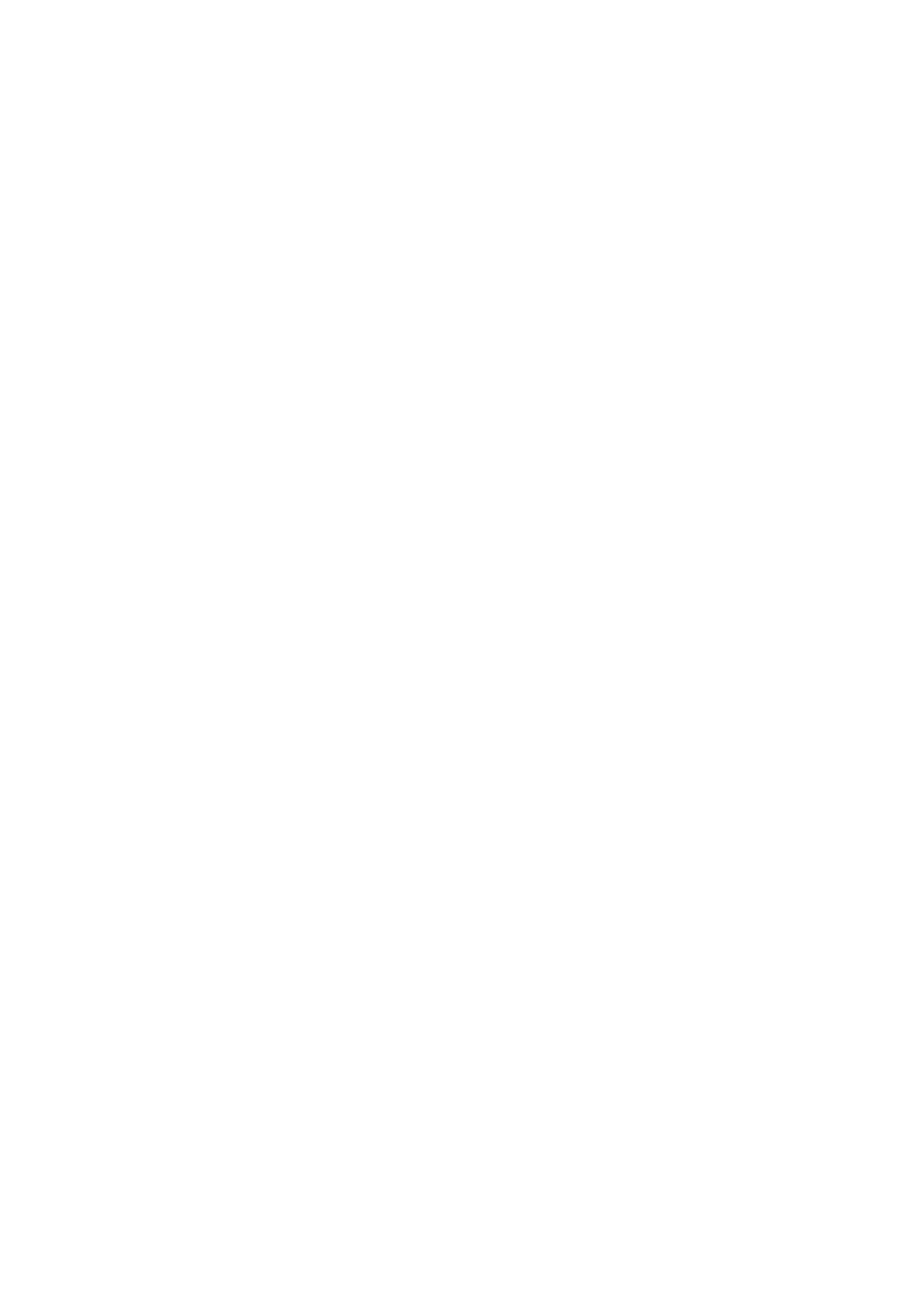**Prospectus Supplement No. 2 to Prospectus Dated November 28, 2005**



## **\$140,000,000**

# **Euronet Worldwide, Inc.**

### **1.625% Convertible Senior Debentures Due 2024**

#### **Common Stock Issuable upon Conversion of the Debentures**

This prospectus supplement supplements information contained in the prospectus dated November 28, 2005 relating to the offer and sale from time to time by certain selling security holders of up to \$140,000,000 aggregate principal amount of our 1.625% Convertible Senior Debentures Due 2024 and any shares of common stock issuable upon conversion of the debentures. The terms of the debentures are set forth in the prospectus dated November 28, 2005. This prospectus supplement should be read in conjunction with, and may not be delivered or utilized without, the prospectus and any prior prospectus supplements. This prospectus supplement is qualified by reference to the prospectus, except to the extent that the information in this prospectus supplement supersedes the information contained in the prospectus. The terms of the debentures are set forth in the prospectus.

The securities offered hereby involve significant risks and uncertainties. These risks are described under the caption "Risk Factors" beginning on **page 9 of the prospectus. You should consider these Risk Factors before purchasing these securities.**

The debentures are not deposits or other obligations of a depository institution and are not insured by the Federal Deposit Insurance Corporation, **The Bank Insurance Fund or any other governmental agency.**

Neither the Securities and Exchange Commission nor any state securities commission has approved or disapproved of these securities or determined **if this prospectus is truthful or complete. Any representation to the contrary is a criminal offense.**

The date of this prospectus supplement is March 17, 2006